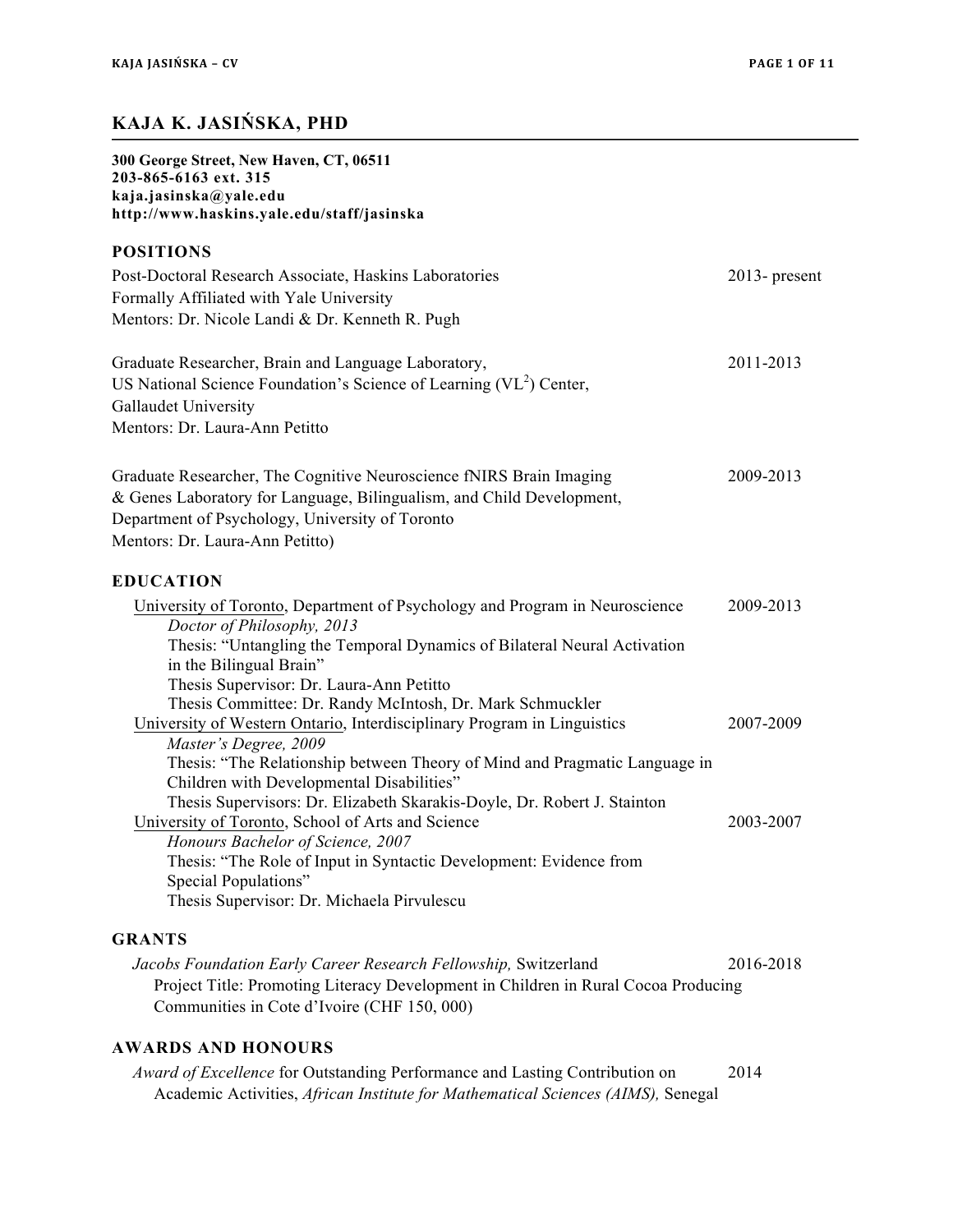| National Science Foundation, Science of Learning Center: Visual Language &     | 2012      |
|--------------------------------------------------------------------------------|-----------|
| Visual Learning Center Cross-Lab Research Grant, Gallaudet University          |           |
| National Science Foundation, Science of Learning Center: Temporal Dynamics of  | 2012      |
| Learning Center Selected Summer Fellow, University of California, San Diego    |           |
| Ontario Graduate Scholarship (\$15,000), University of Toronto                 | 2012-2013 |
| Neuroscience Program Travel Award, University of Toronto                       | 2011      |
| National Science Foundation, Science of Learning Center: Visual Language &     | 2011      |
| Visual Learning Center International Research Internship, Gallaudet University |           |
| Nominated for UTSC TA Teaching Award, University of Toronto                    | 2011      |
| Ontario Graduate Scholarship (\$15,000), University of Toronto                 | 2011-2012 |
| School of Graduate Studies Conference Grant, University of Toronto             | 2011      |
| Invited to meet His Holiness the Dalai Lama at the Symposium on Cognitive      | 2010      |
| Science, Mindfulness & Consciousness on the occasion of the visit of           |           |
| His Holiness the Dalai Lama, University of Toronto                             |           |
| Profiled Neuroscience Student Researcher, University of Toronto                | 2010      |
| Helen Sawyer Hogg Graduate Award, University of Toronto                        | 2009      |
| Social Sciences and Humanities Research Council (Doctoral Alternate)           | 2009      |
| Mary Routledge Fellowship, University of Western Ontario                       | 2009      |
| Arts and Humanities Alumni Graduate Award, University of Western Ontario       | 2009      |
| Ontario Graduate Scholarship (\$15,000), University of Western Ontario         | 2008-2009 |
| Arts and Humanities Alumni Graduate Award, University of Western Ontario       | 2008      |
| Graduate Linguistics Scholarship, University of Western Ontario                | 2007      |

#### **PUBLICATIONS**

- **Jasińska, K.,** Molfese, P., Mencl, W.E., Frost, S., Lee, M., Pugh, K.R., Grigorenko, E. & Landi, N. (*Revise and Resubmit*). Relations Between the BDNF Val/Met Polymorphism, Patterns of Neural Activation in the Developing Brain and Children's Reading and Reading-Related Skills.
- **Jasińska, K**. & Petitto, L.A. (*Revise and Resubmit*). Age of Bilingual Exposure Predicts Distinct Contributions of Phonology and Semantics to Successful Reading Development.
- **Jasińska, K.** & Petitto, L.A*.* (2014*).* Development of Neural Systems for Reading in the Monolingual and Bilingual Brain: New Insights from functional Near Infrared Spectroscopy Neuroimaging. *Developmental Neuropsychology. 39(6),* 421-39. doi: 10.1080/87565641.2014.939180
- **Jasińska, K.** & Petitto, L.A. (2013). How Age of Bilingual Exposure Can Change the Neural Systems for Language in the Developing Brain: A functional Near Infrared Spectroscopy Investigation of Syntactic Processing in Monolingual and Bilingual Children. *Developmental Cognitive Neuroscience. 6,* 87-101. doi: 10.1016/j.dcn.2013.06.005

*\*Note: 14th most downloaded Developmental Cognitive Neuroscience Articles*

Petitto, L.A., Berens, M.S., Kovelman, I., Dubins, M.H., **Jasińska, K.**, & Shalinsky, M. (2012) The "Perceptual Wedge" hypothesis as the basis for bilingual babies' phonetic processing advantage: New insights from fNIRS brain imaging. *Brain and Language. 121(2),* 142-155. doi:0.1016/j.bandl.2011.05.003

*\*Note: Article was recommended by Steven Pinker as one of six articles for researchers who want to read up on the latest in language science in the APA Observer.*

#### **SUBMITTED**

- **Jasińska, K.** & Petitto, L.A*. (Submitted).* Insights into the Neural Basis of Reading using Multilevel Linear Modeling of functional Near Infrared Spectroscopy (fNIRS) Neuroimaging Data: Novel Applications and Insights into Brain Function.
- **Jasińska, K.** & Petitto, L.A*. (Submitted*). Increased Functional Connectivity in the Developing Bilingual Brain During Language Processing.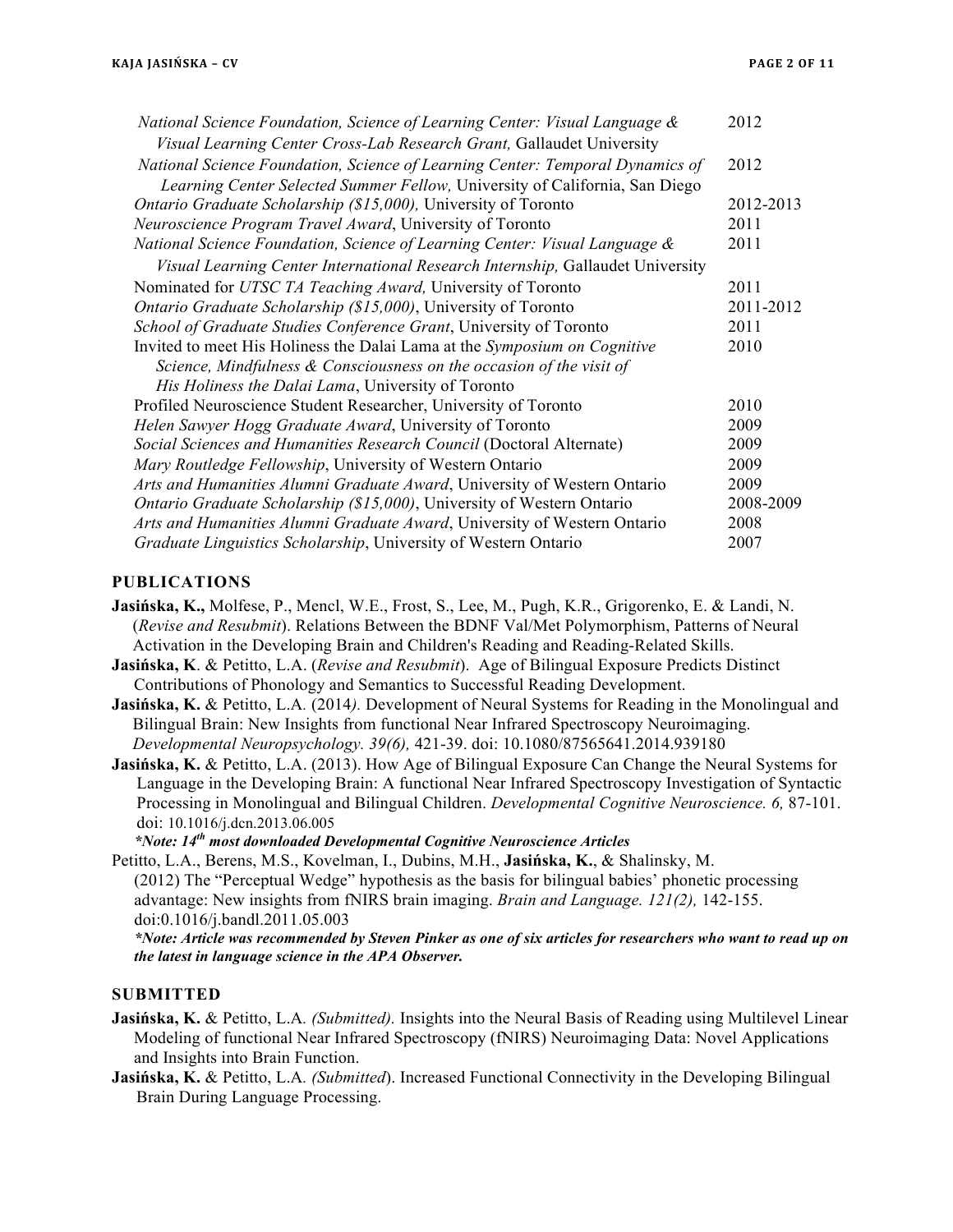- **Jasińska, K.** & Do Cao, L. *(Submitted*). Novel Educational Study in Sub-Saharan Africa: Predictors for Academic Success in STEM Fields.
- **Jasińska, K.,** Molfese, P., Mencl, W.E., Frost, S., Lee, M., Pugh, K.R., Grigorenko, E. & Landi, N. (*Submitted*). The BDNF Val/Met Polymorphism Is Linked With Structural Differences in the Developing Brain.

## **IN PREPARATION**

- **Jasińska, K**., Molfese, P., Mencl, E., Lanid, N., Bortfeld, H & Pugh, K. (*In Preparation*) fNIRS and fMRI Neuroimaging into the Neural Representations for Spoken and Written Language In Young Readers.
- Ryherd, K., **Jasinska, K.,** Baron, E., Molfese, P., Mencl, W. E., Cutting, L. E. & Landi, N. (*In Preparation*) Neural Activation of Semantic Networks Contributes to Reading Comprehension Skill
- **Jasińska, K.**, Berens, M. S., Kovelman, I., & Petitto, L. A. (*In Preparation*). Shedding new light on reading in Spanish-English and English-French bilingual school children: an fNIRS investigation.
- **Jasińska, K.**, Berens, M. S., Kovelman, I., & Petitto, L. A. (*In Preparation*). Phonological awareness in Spanish-English bilingual school children: new insights from fNIRS neuroimaging.
- Dunbar, K. N., Petitto, L. A. **Jasińska, K.**, Jowkar-Baniani, G., Ahmed, F., Forster, E., Bhasin-Laceman, S., & Naimi, A. (*In Preparation*). Male and Female brains in real-time conversation: A first-time dual view into gender and language using dual fNIRS brain imaging systems. (Final authorship/order TBD).
- **Jasińska, K.** & Valenzuela, E. (*In Preparation*). Constraints on Code-Switching in Early and Late Bilinguals: Inter- and Intra-Sentential Code-Switching from L1 to L2 and from L2 to L1.

## **BOOK CHAPTERS**

**Jasińska, K. K.,** Frost, S., Molfese, P., Landi, N., Mencl, W. E., Rueckle, J., and Pugh, K. (In press). Neuroimaging Perspectives on Skilled and Impaired Reading and the Bilingual Experience. In A. Khateb and I. Bar Kochva (Eds.), *Reading Fluency: Current Insights from Neuro-Cognitive Research and Intervention Studies*. Haifa, Israel: Springer.

## **INVITED TALKS**

- **Jasińska, K.** (2016, Feb). Insights into Language and Reading Development from Neuroscience. *Neuroscience Lecture Series*, Columbia University, New York, NY.
- **Jasińska, K.** (2015, May). Genetic Insights into Reading. *Alvin and Isabelle Liberman Workshop*, University of Connecticut, Storrs, CT.
- **Jasińska, K.** (2015, February). Understanding the Human Brain with Statistics. *African Institute for Mathematical Sciences Seminar Series*, African Institute for Mathematical Sciences, Limbe, Cameroon.
- **Jasińska, K.** (2015, February). What Can Neuroscience Tell Us About Language and Reading Development. *Psycholinguistics Supper Series*, City University of New York. New York, NY**.**
- **Jasińska, K.** (2014, November). Neural Mechanisms that Support Bilingual Language and How Bilingual Language Experience can Change the Brain's Capacity for Language and Reading. *Cognitive Science Workshop on Language, Learning, and the Brain,* Yale University. New Haven, CT**.**
- **Jasińska, K.** & Landi, N. (2014, July). Common but impactful genetic polymorphisms in COMT & BDNF are associated strongly with reading and related skills and associated patterns of neural activity. Presented at the annual *Society for the Scientific Study of Reading Conference,* Santa Fe, NM.
- **Jasińska, K.** (2014, September). Neural Representations for Spoken and Written Language in Emergent Literacy. *Haskins Laboratories Discovery Day*, Yale University. New Haven, CT.
- **Jasińska, K.** (2014, May). A Genetic Study of Cognition. *Thinking and Learning Program*, The Graduate Institute. New Haven, CT.
- **Jasińska, K.** (2014, April). Bilingual Insights into Language and Reading Development. *Haskins Laboratories Cross Language Symposium*, Yale University. New Haven, CT.
- **Jasińska, K.** (2013, September). What the Bilingual Brain Can Tell Us About Language, Reading and Cognitive Development. *Haskins Laboratories Staff Talk Series*, Yale University. New Haven, CT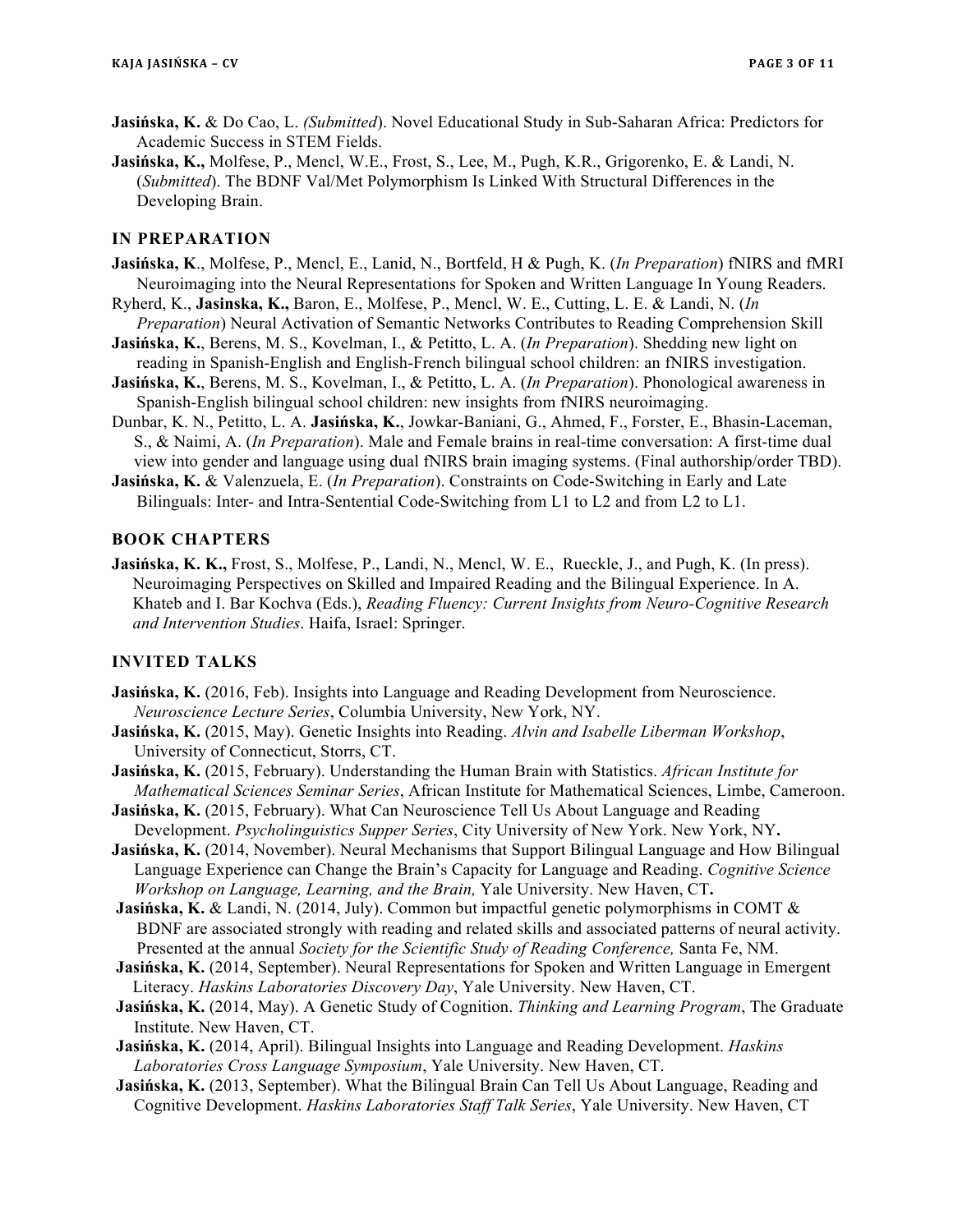- **Jasińska, K.** (2013, March). Neural Substrates of Language and Reading: Modeling the Bilingual Brain. University of Ottawa. Ottawa, ON.
- **Jasińska, K.** (2013, February). What the Bilingual Brain Can Tell Us About Language, Reading and Cognitive Development. *David Poeppel Laboratory*, New York University. New York, NY
- **Jasińska, K.** (2013, February). Language, Reading and Cognitive Development: Insights from the Bilingual Brain. *Cognitive Recovery Lab (P. Turkeltaub)*, Georgetown University. Washington, DC
- **Jasińska, K.** (2012, November). Multilevel Linear Modeling: Application for the Sciences of Learning. *Visual Language and Visual Learning (VL2) Seminar Series*, Gallaudet University, Washington, DC.
- **Jasińska, K.** (2012, April). Bilateral Activation in the Bilingual Brain: New Insights into Hemispheric Laterality. *Graduate Student Seminar Series*, University of Toronto. Toronto, ON.
- **Jasińska, K.** (2011, December). Data Analysis Techniques for functional Near Infrared Spectroscopy. *Integrative Graduate Education and Research Traineeship (US National Science Foundation's Interdisciplinary Training Program),* Gallaudet University, Washington, DC.
- **Jasińska, K.** (2009, April). Theory of Mind and Pragmatic Language in Children with Developmental Disabilities. *Linguistics Talks at Western,* Department of Linguistics, University of Western Ontario. London, ON.

## **INVITED GUEST LECTURES**

- **Jasińska, K.** (2014, March). The Bilingual Brain, *Graduate Psychology Course, PSYC 5424, COGS 5150*, Department of Psychology, University of Connecticut. Storrs, CT.
- **Jasińska, K.** (2014, March). The Signing Brain, *Sign Language and the Mind,* Department of Linguistics, Yale University. New Haven, CT.
- **Jasińska, K.** (2011, February). What is Language. *How the Child Discovers Language Undergraduate Course (PSYC25)*, Department of Psychology, University of Toronto. Toronto, ON.
- **Jasińska, K.** (2010, March). The Biological Basis of Language. *How the Child Discovers Language Undergraduate Course (PSYC25)*, Department of Psychology, University of Toronto. Toronto, ON.
- **Jasińska, K.** (2008, November). Research Methods in Linguistics. *Second Language Acquisition Undergraduate Course (LING2244)*, Department of Linguistics, University of Western Ontario. London, ON.
- **Jasińska, K.** (2008, October). Childhood Language Impairments. *Introduction to Linguistics Undergraduate Course (LING1027)*, Department of Linguistics, University of Western Ontario. London, ON.

## **CONFERENCE PRESENTATIONS**

## **TALKS**

- **Jasińska, K.,** & Landi, N. (2014, Oct). Common genetic variation in BDNF and COMT genes is linked with Neural Activation Patterns in the Developing Brain and Children's Reading Skills. Presented at the annual *New England Research on Dyslexia Society* conference. Boston, MA.
- Langdon, C., **Jasińska, K.,** & Petitto, L.A. (2014, Oct). Impact of Visual Signed Language Exposure and Phonological Language Tissue Development: Evidence from fNIRS neuroimaging of language processing in deaf individuals with cochlear implants Presented at the *fNIRS* conference. Montreal, QC.
- **Jasińska, K.,** Shaw, K, Bortfeld, H & Pugh, K. (2014, Oct). Neural representations for spoken language are influenced by the development of reading. Presented at the *fNIRS* conference. Montreal, QC.
- **Jasińska, K.** (2014, April). What the Bilingual Brain Can Tell Us About Language, Reading and Cognitive Development. Presented at the annual *Cross-Language Research Conference,* New Haven, CT.
- **Jasińska, K.** and Petitto, L.A. (2012, April). Temporal dynamics of bilateral activation in the bilingual brain. Presented at the annual *National Science Foundation's inter-Science of Learning Center (iSLC) Conference,* San Diego, CA.
- **Jasińska, K.** and Malkowski, M. (2010, March). The neural correlates of bilingual language processing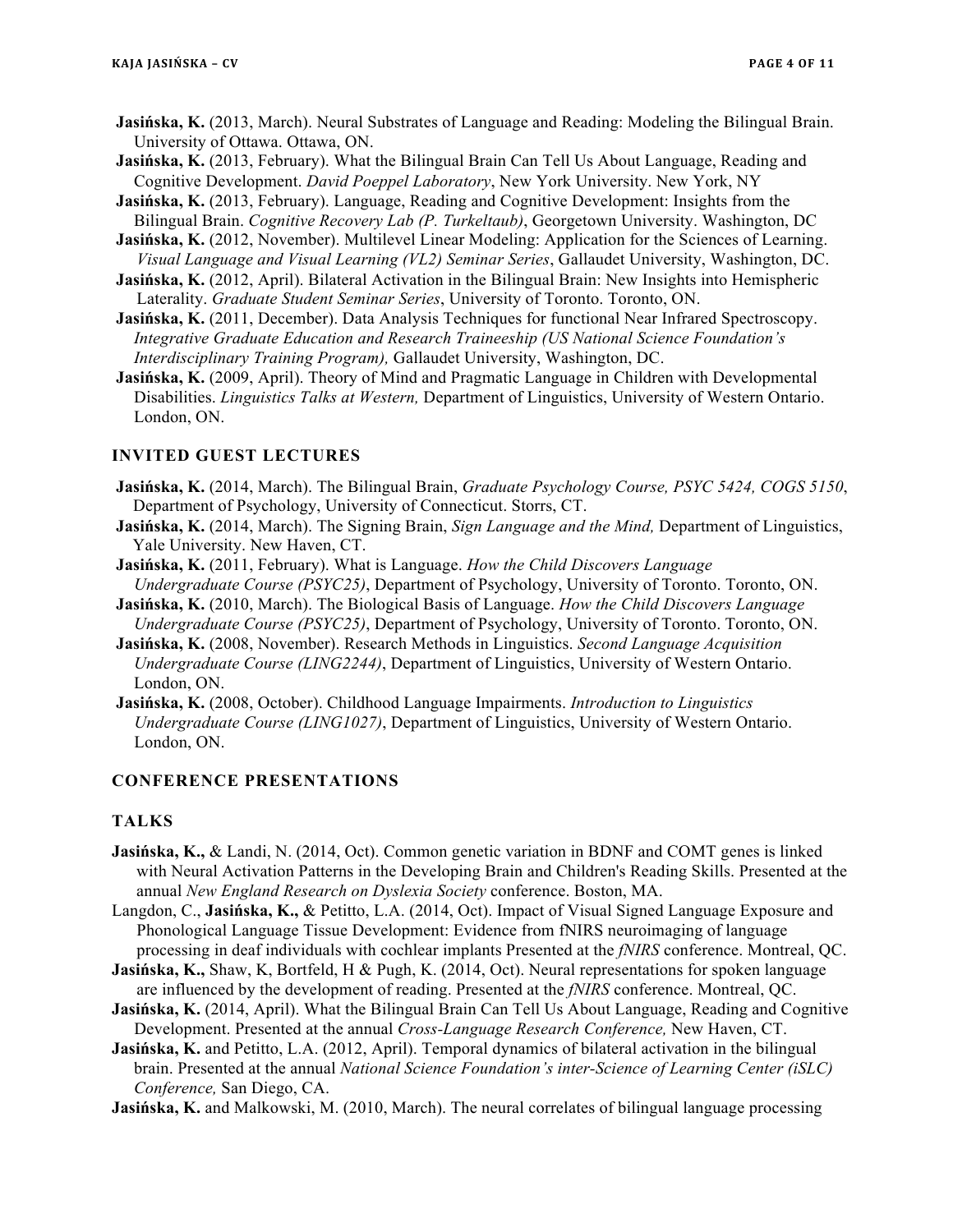and reading development. Presented at the annual *Western Interdisciplinary Symposium on Language Research*. London, ON.

- **Jasińska, K.** (2009, March). Age of acquisition and the syntactic constraints of code-switching. Presented at the annual *Western Interdisciplinary Symposium on Language Research*. London, ON.
- **Jasińska, K.** (2008, December). Early and late bilingualism effects on the syntactic constraints of codeswitching. Presented at the annual *Bilingual Workshop in Theoretical Linguistics*. Ottawa, ON.
- **Jasińska, K.** (2008, March). The bilingual brain: processing costs of code-switching. Presented at the annual *Western Research Forum*, London, ON.
- **Jasińska, K.** (2007, December). The acquisition of place deixis: acquisition and use in visually impaired children. Presented at the annual *Bilingual Workshop in Theoretical Linguistics*, Montreal, QC.

#### **POSTERS**

- **Jasińska, K.,** Molfese, P., Mencl, W.E., Frost, S., Lee, M., Pugh, K.R., Grigorenko, E. & Landi, N. (*Accepted*). The BDNF Val<sup>66</sup>Met Polymorphism is Associated with Structure and Function in the Developing Brain with Implications for Children's Cognitive Abilities. *Cognitive Neuroscience Society*. New York, NY.
- Lau, A., **Jasińska, K.,** Shuai, L., Bortfeld, H., Landi, L., & Pugh, K. (*Accepted*). Functional Near Infrared Spectroscopy (fNIRS) Investigation of Emerging Reading Pathways in Children with Poor Phonological Awareness. *Cognitive Neuroscience Society*. New York, NY.
- **Jasińska, K**., Buis, B., Cort, B., Molfese, P., Mencl, E., Bortfeld, H & Pugh, K. (2015, June) Neural Representations for Spoken and Written Language In Beginning Readers: Insights from fNIRS and fMRI Neuroimaging. Poster presented at *Organization for Human Brain Mapping*. Honolulu, HI.
- **Jasińska, K**., Parbhu, B., Shaw, K, Bortfeld, H & Pugh, K. (2015, May) Neural Representations for Spoken and Written Language during Emergent Literacy. Poster presented at the annual *National Science Foundation inter-Science of Learning Center (iSLC) conference*. San Diego, CA.
- Ryherd, K., Baron, E., **Jasińska, K.,** Mencl, E., Landi, N. (2015, April). Neural Activation of Semantic Networks Contribute to Reading Comprehension Skill. Poster presented at the annual *Association for Psychological Science* meeting. New York, NY.
- **Jasińska, K**., Parbhu, B., Shaw, K, Bortfeld, H & Pugh, K. (2015, March) Neural Representations for Spoken and Written Language during Emergent Literacy. Poster presented at the *Society for Research in Child Developmen*t conference. Philadelphia, PA.
- **Jasińska, K.,** Molfese, P., Mencl, W.E., Pugh, K.R., Grigorenko, E. & Landi, N. (2014, April). The BDNF Val/Met Polymorphism Is Linked With Children's Reading And Language Skills And Neural Activation Patterns In The Brain's Reading Network. Poster presented at the annual *University of Connecticut Language Fest* conference. Storrs, CT.
- Landi, N., Molfese, P., Kornilov, S., **Jasińska, K.**, Mencl, W.E., Pugh, K.R., & Grigorenko, E. (2014, April). Common but impactful genetic polymorphisms in COMT & BDNF are associated strongly with reading and related skills and associated patterns of neural activity. Poster presented at the annual *Cognitive Neuroscience Society* conference. Boston, MA.
- **Jasińska, K.**, Berens, M., Kovelman, I. & Petitto, L.A. (2014, April). Shedding new light on reading in Spanish-English and English-French bilingual school children: an fNIRS investigation. Poster presented at the annual *Cognitive Neuroscience Society* conference. Boston, MA.
- **Jasińska, K.** Langdon, C., & Petitto, L.A. (2013, November). Does early exposure to a visual signed language "hurt" auditory language tissue development: Evidence from fNIRS neuroimaging of language processing in deaf individuals Cochlear Implants. Poster presented at the annual *Society for Neuroscience* conference. San Diego, CA.
- Sharples, A.E., **Jasińska, K.** & Page-Gould, E. (2013, October). Anabolic reactivity during acute stress may facilitate recovery from catabolic processes. Poster presented at the annual *Society for Psychophysiological Research* conference. Florence, Italy.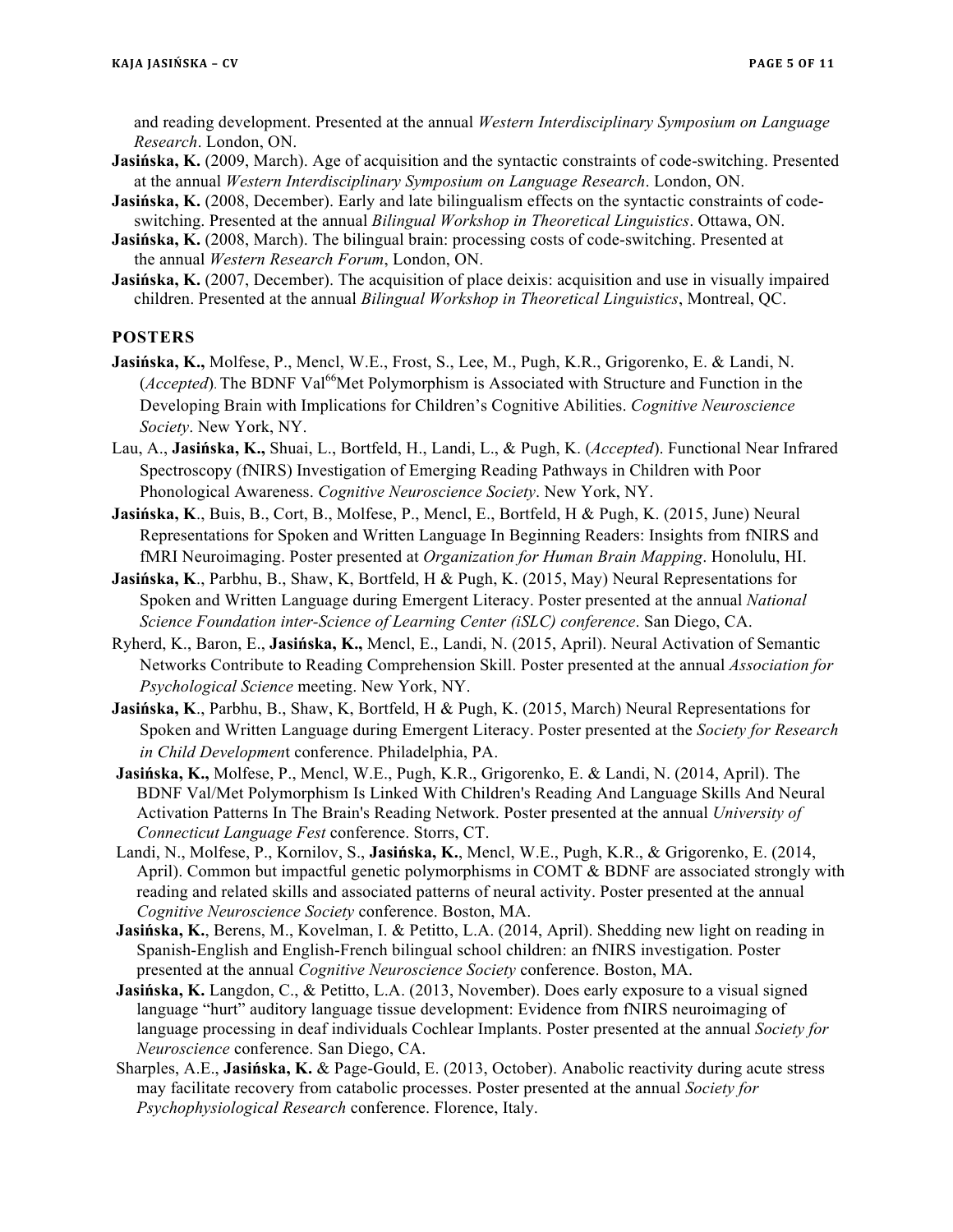- **Jasińska, K.** & Petitto, L.A. (2013, April). Age of Bilingual Exposure Predicts Distinct Contributions of Phonological and Semantic Knowledge to Successful Reading Development. Poster presented at the biannual *Society for Research in Child Development* conference. Seattle, WA.
- **Jasińska, K.** & Petitto, L.A. (2013, February). Role of Phonology and Semantics in Bilingual Reading Acquisition. Poster presented at the annual *National Science Foundation inter-Science of Learning Center (iSLC)* conference. Philadelphia, PA.
- **Jasińska, K.** & Petitto, L.A. (2012, October). Temporal Dynamics of Bilingual Language Processing as a New Lens into Human Brain Lateralization: an fNIRS study. Poster presented at the annual *Society for Neuroscience* conference. New Orleans, LA.
- **Jasińska, K.** & Petitto, L.A. (2012, April). Neural and Language Processing in the Monolingual and Bilingual Infant Brain: New Insights from fNIRS Neuroimaging. Poster presented at the annual *Southern Ontario Neuroscience Association* conference. Toronto, ON.
- **Jasińska, K.** & Petitto, L.A. (2011, November). Dual language exposure in infancy can change neural and language processing in the developing brain: an fNIRS investigation. Poster presented at the annual *Society for Neuroscience* conference. Washington, DC.

*\*Note: Presentation was selected for the Society for Neuroscience official Press Book.*

- **Jasińska, K.**, Jowkar-Baniani, G., Ahmed, F., Forster, E., Bhasin-Laceman, S., Naimi, A, Petitto, L.A., and Dunbar, K.N. (2011, November). Simultaneous imaging of neural activations of women and men in real-time conversation using fNIRS. Poster presented at the annual *Society for Neuroscience* conference. Washington, DC.
- **Jasińska, K.** & Petitto, L.A. (2011, April). Bilingual Reading Experience and the Developing Brain: Insights from fNIRS. Poster presented at the annual *University of Toronto Neuroscience Program Poster day*. Toronto, ON.
- **Jasińska, K.**, Malkowski, M., & Petitto, L.A. (2011, April). How the Bilingual Reading Experience Can Change a Developing Brain: New Insights from fNIRS. Poster presented at the biannual *Society for Research in Child Development* conference. Montreal, QC.
- **Jasińska, K.**, Malkowski, M., & Petitto, L.A. (2010, November). Neural Correlates of Syntactic Processing in Monolingual and Bilingual Children using event-related functional Near Infrared Spectroscopy (fNIRS) Imaging. Poster presented at the annual *Society for Neuroscience* conference. San Diego, CA.
- Skarakis-Doyle, E., Campbell, W., **Jasińska, K.**, Terry, A., Gillespie, S., Archibald, L., Theurer, J., & Schidowka, J. (2010, June). The cooperative principle and theory of mind children with language impairment. Poster presented at the annual *Symposium for Research in Child Language Disorders* conference. Madison, Wisconsin.
- Skarakis-Doyle, E., Campbell, W., Terry, A., **Jasińska, K.**, & Gillespie, S. (2008, June). The cooperative principle and theory of mind in preschool children: understanding others' intentions and beliefs. Poster presented at the annual *Symposium for Research in Child Language Disorders* conference. Madison, Wisconsin.

## **PEER-REVIEWED WORKSHOPS**

**Jasińska, K.** (2013, February). How to apply principles of learning to scientific communication? Presented at the annual *National Science Foundation's inter-Science of Learning Center (iSLC) Conference,* Philadelphia, PA.

## **PANELS**

- Invited Panelist, US National Science Foundation's inter Science of Learning Center (iSLC) Meeting (2015, May). University of California, San Diego. San Diego, CA.
- Invited Panelist, US National Science Foundation's Visual Language and Visual Learning Center  $(VL^2)$ Scientific Advisory Board Meeting. (2013, March). Gallaudet University. Washington, DC.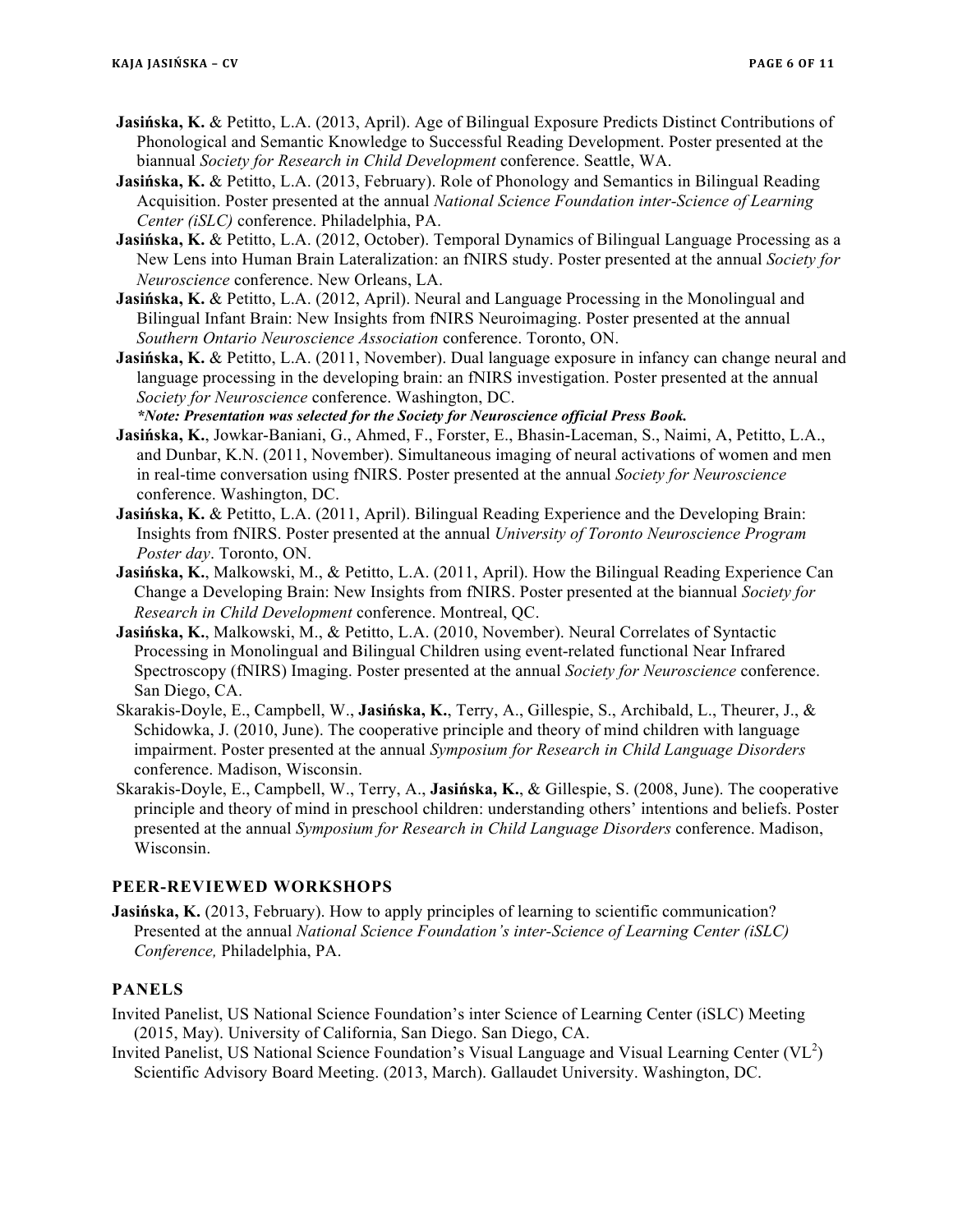Invited Participant, US National Science Foundation's Visual Language and Visual Learning Center  $(VL^2)$ Annual Site Visit (2012, June). Gallaudet University. Washington, DC.

## **MEDIA**

- *The APA Observer* "Lexicon in the Laboratory." June, 2012. *The "Perceptual Wedge Hypothesis" as the basis for bilingual babies' phonetic processing advantage: New insight from fNIRS brain imaging* (see Publications) recommended by Steven Pinker as one of six articles for researchers who want to read up on the latest in language science.
- *The Toronto Star* "The brain: How children learn language." June 1, 2010. Featured in story about early child language development.

## **TEACHING EXPERIENCE**

| Lecturer                                                                                                                                                                                                                                       |                      |
|------------------------------------------------------------------------------------------------------------------------------------------------------------------------------------------------------------------------------------------------|----------------------|
| Neuroimaging Methods in Cognitive Neuroscience, Columbia University<br>Statistics using R Software, African Institute for Mathematical Sciences, Cameroon<br>Statistics using R Software, African Institute for Mathematical Sciences, Senegal | 2016<br>2015<br>2013 |
|                                                                                                                                                                                                                                                |                      |
| <b>Seminar Instructor</b>                                                                                                                                                                                                                      |                      |
| Beginner and Intermediate R, University of Connecticut                                                                                                                                                                                         | 2015                 |
| Functional Near Infrared Spectroscopy (fNIRS): Advanced Statistical Approaches<br>to Data Analysis, Gallaudet University                                                                                                                       | 2012-2013            |
| Function and Neurophysiological Measures Intensive Hands-on Seminar towards<br>Certification of Functional Near Infrared Spectroscopy (fNIRS) Brain Imaging<br>University of Toronto and Gallaudet University                                  | 2010-2013            |
| <b>Laboratory Instructor</b>                                                                                                                                                                                                                   |                      |
| Neuroscience: Anatomy and Physiology (NROB60), University of Toronto                                                                                                                                                                           | 2010-2012            |
| Service Learning "In-reach" Placement (CTLB03), University of Toronto                                                                                                                                                                          | 2012                 |
| Supervising small group of students on developing additional teaching materials                                                                                                                                                                |                      |
| (e.g., video atlas) for neuroanatomy laboratory course                                                                                                                                                                                         |                      |
| Psychophysiology Laboratory (PSYC06), University of Toronto                                                                                                                                                                                    | 2011                 |
| <b>Student Training and Supervision</b>                                                                                                                                                                                                        |                      |
| Research Assistant Coordinator, Haskins Laboratories                                                                                                                                                                                           | 2014                 |
| Manage 10-12 research assistants. Oversee participant recruitment, data collection,                                                                                                                                                            |                      |
| data analysis (behavioral and neuroimaging), and manage MRI and NIRS use for                                                                                                                                                                   |                      |
| multiple NIH funded projects                                                                                                                                                                                                                   |                      |
| Master's thesis committee member for graduate student, Fidele Tubanambazi,<br>African Institute for Mathematical Science, Senegal                                                                                                              | 2014                 |
| Training of graduate students and research assistants on fNIRS neuroimaging                                                                                                                                                                    | 2014                 |
| research methods and data collections, Haskins Laboratories                                                                                                                                                                                    |                      |
| Mentor of undergraduate statistics student, Song-Hoa Choi, in statistical analyses<br>for functional neuroimaging, Gallaudet University                                                                                                        | 2013                 |
| Responsible for training and supervising undergraduate and graduate research<br>assistants on behavioral, neuroimaging and psychophysiological research methods,<br>and data analysis, University of Toronto and Gallaudet University          | 2009-2013            |
| Student mentor for incoming graduate students, University of Western Ontario                                                                                                                                                                   | 2008-2009            |
| <b>Teaching Assistant</b>                                                                                                                                                                                                                      |                      |
| Memory and Cognition (PSYB57), University of Toronto                                                                                                                                                                                           | 2013                 |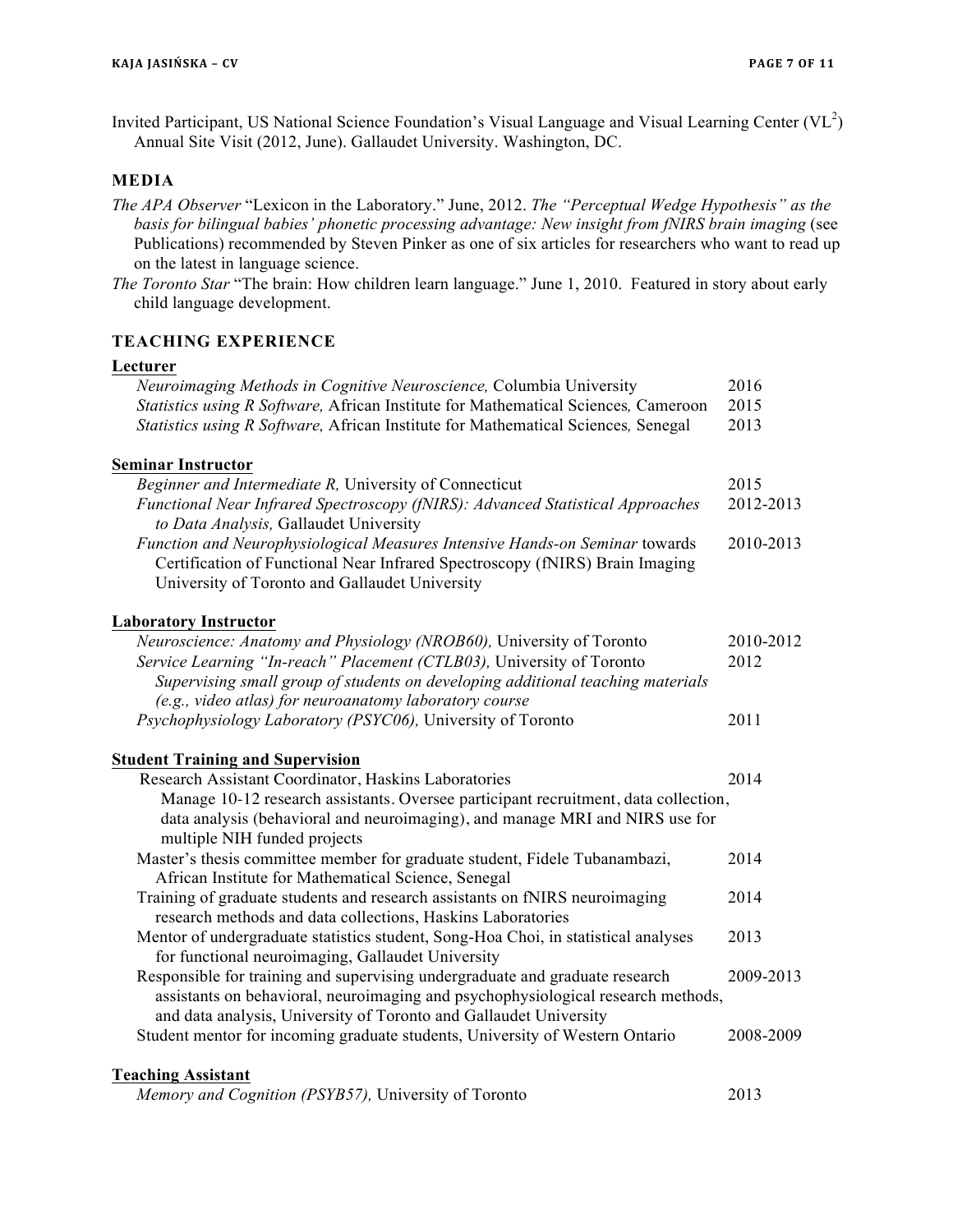| <i>Introduction to Psychology (PSYA02)</i> , University of Toronto                          | 2013      |
|---------------------------------------------------------------------------------------------|-----------|
| Drugs and the Brain (PSYC62). University of Toronto                                         | 2011-2013 |
| Developmental Psychobiology (PSYC23), University of Toronto                                 | 2011      |
| How the Child Discovers Language (PSYC25), University of Toronto                            | 2010-2011 |
| Research Methods in Psychology (PSYB01), University of Toronto                              | 2009      |
| Introduction to Physiological Psychology (PSYB64), University of Toronto                    | 2009-2010 |
| Second Language Acquisition (LING2244), University of Western Ontario                       | 2008-2009 |
| <i>Introduction to Linguistics I &amp; II (LING1027A/B)</i> , University of Western Ontario | 2007-2009 |
| Language and Gender (LING2286), University of Western Ontario                               | 2007      |

#### **REVIEWING**

## **Journals**

*Neurolinguistics Applied Psycholinguistics Journal of Neuroscience Developmental Cognitive Neuroscience Developmental Neuropsychology*

## **Conference – Abstract Reviewing**

*NSF Science of Learning Center's inter-Science of Learning Center (iSLC) Annual Meeting*

## **Grant Reviewing**

*NSF Doctoral Dissertation Research Proposals NSF Science of Learning Center's Visual Language and Visual Learning Center (Student Grant Review Committee)*

## **COMMITTEE EXPERIENCE**

| Society for Functional Near Infrared Spectroscopy                        | $2015 -$  |
|--------------------------------------------------------------------------|-----------|
| Communication Committee Member, Newsletter/Blog correspondent            |           |
| Not Far From the Tree (Toronto-based not-for-profit organization)        | 2012      |
| Statistician                                                             |           |
| Canada Wide Science Fair                                                 | 2011      |
| Judge of Science Projects (Secondary School Level)                       |           |
| Council of the University of Toronto Scarborough                         | 2010-2013 |
| Psychology Department Representative of Research Associates,             |           |
| Postdoctoral Fellows, Teaching Assistants, and Graduate Students         |           |
| Committee for iKIDS – Tri-lab Consortium of Developmental Science        | 2009-2013 |
| Assistant Graduate Student Member, University of Toronto                 |           |
| Western Interdisciplinary Symposium on Language Research                 | 2008-2009 |
| Member of Conference Organizing Committee, University of Western Ontario |           |
|                                                                          |           |

## **PROFESSINAL AFFILIATIONS**

Society for Neuroscience Society for Research in Child Development Cognitive Neuroscience Society Women in Science at Yale Society for Functional Near Infrared Spectroscopy Organization for Human Brain Mapping Human Development Intervention Network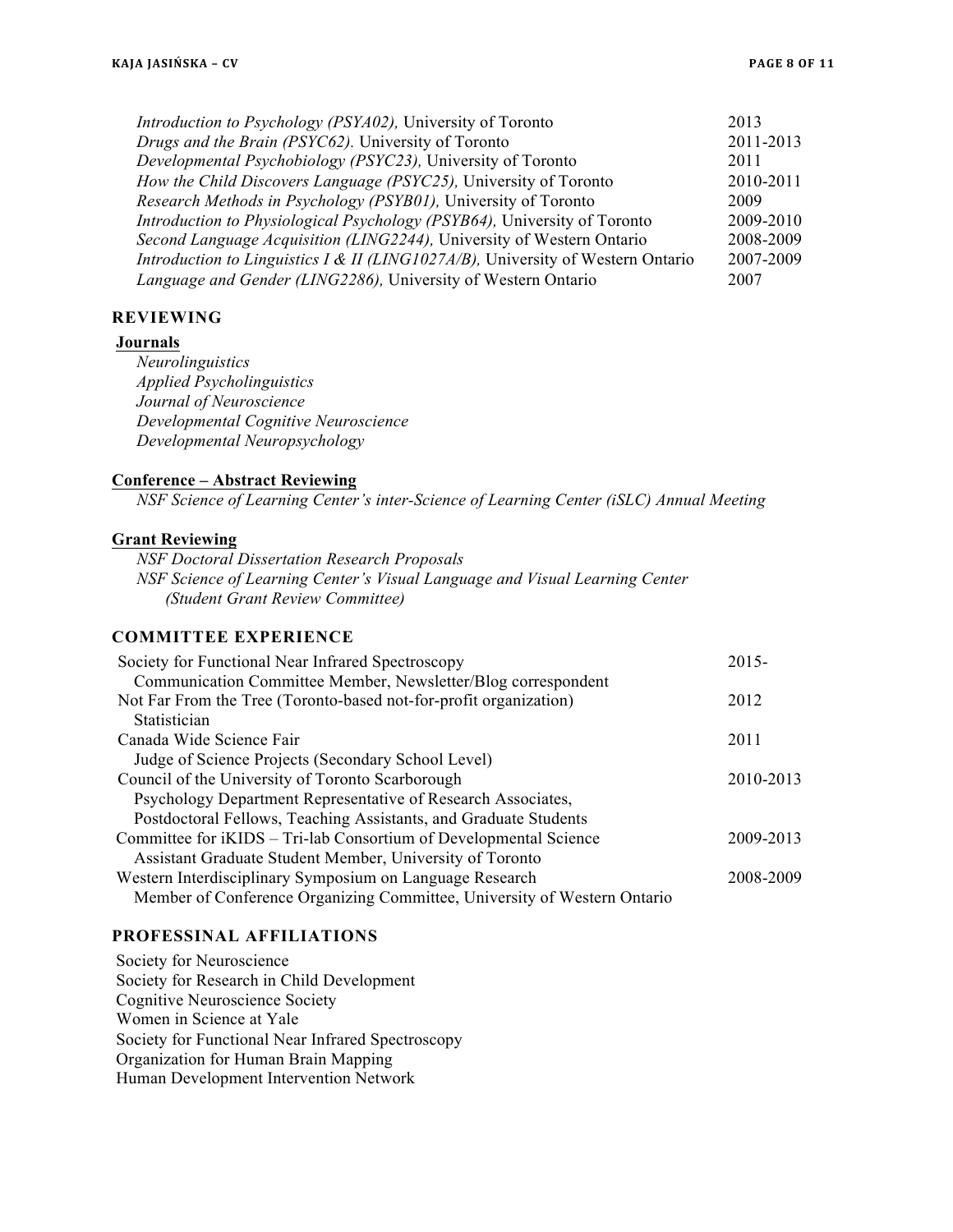## **SKILL SUMMARY**

## **Statistics (Select)**

Structural Equation Modeling, Multilevel Linear Modeling, Recurrence Plot Analysis, Partial Least Squares, Functional Connectivity, Coherence and Cross-Correlation, Principal Components and Factor Analyses, Statistical Parametric Mapping, Multivariate and Univariate ANOVA and Regression

### **Programming**

Matlab, R

# **Software**

MATLAB (including Image and Signal Processing Toolboxes, and Neural Networks), R, SPSS, AFNI, SPM, FSL, Freesurfer, VBM8, EEGLab, E-Prime, Inquisit, Statistical Parametric Mapping for *f*NIRS, Nvivo8, CLAN

# **Training and Certification**

fNIRS (functional Near Infrared Spectroscopy)

Training in study design, data collection, and data analysis (using NIRS-SPM, HomEr). MRI (Magnetic Resonance Imaging Structural and Functional)

Training in study design, data collection, and data analysis (using AFNI, Freesurfer, FSL, SPM). EEG/ERP

Training in study design, data collection, and data analysis (using BrainVision Analyzer, EEGLab).

Research Ethics and Safety Training: National Institutes of Health and Canadian Tri-Council Ethics Programs, Laboratory Biosafety (Level 1 Containment)

Additional Training: ECG (Electrocardiography), and Physiological Measurement (Cardiovascular Impedance, Blood Pressure, PPG (photoplethysmography), GSR (Galvanic Skin Response))

## **Languages**

English, Polish (native proficiency), French, ASL (intermediate proficiency)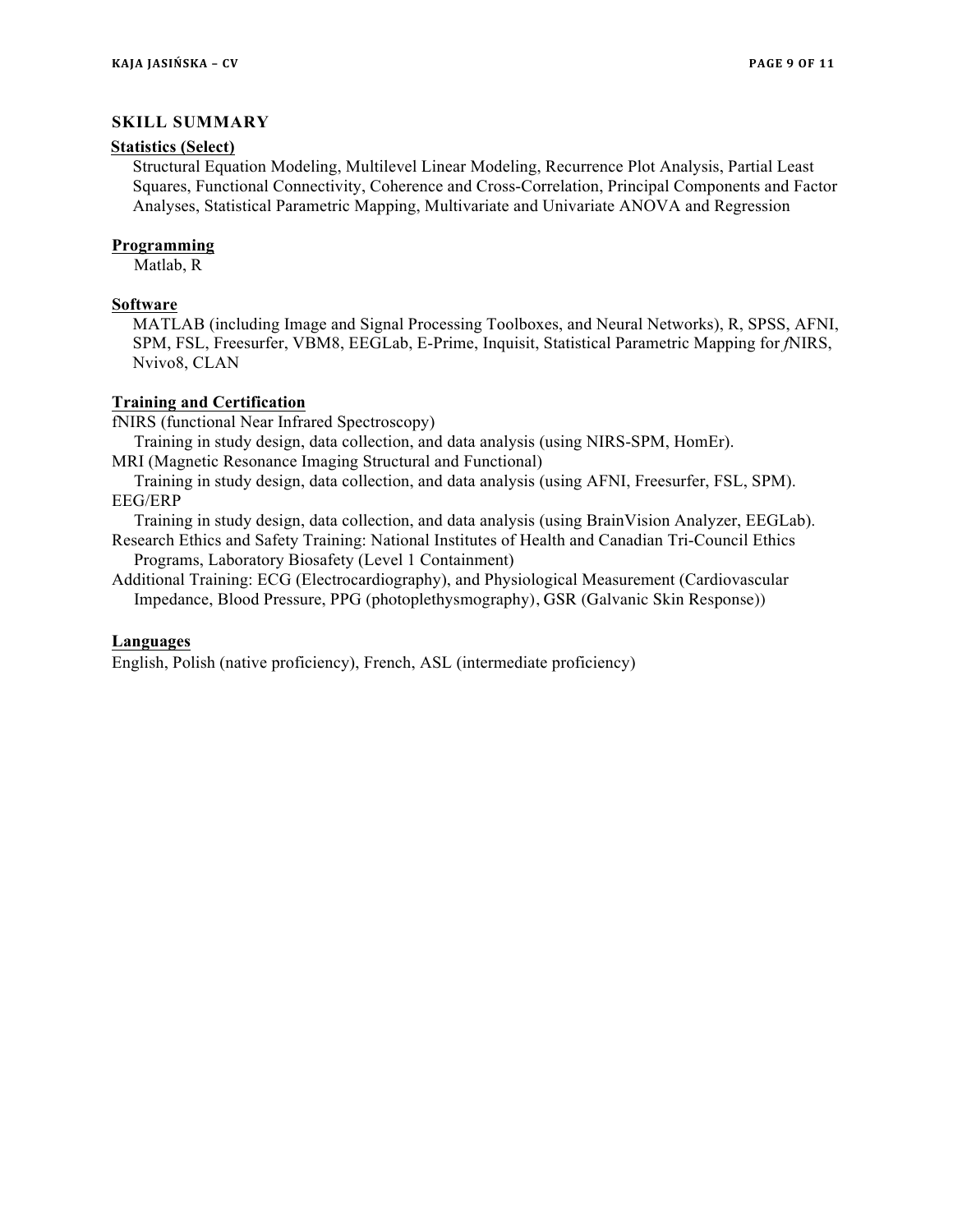#### **REFERENCES**

Dr. Laura-Ann Petitto (PhD Supervisor) Science Director, and Co-PI of the National Science Foundation, Science of Learning Center, Visual Language and Visual Learning, VL2 Professor, Department of Psychology, Gallaudet University Affiliated Full Professor, Department of Psychology, Georgetown University 800 Florida Avenue, N.E. Washington, DC 20002 Phone: (202) 448-7512 Email: Laura-Ann.Petitto@Gallaudet.edu Web: http://petitto.gallaudet.edu/~petitto/index/index.php

Dr. Kenneth R. Pugh (Post-Doctoral Supervisor) President and Director of Research, Senior Scientist Haskins Laboratories, New Haven, CT Professor, Dept. of Psychology, University of Connecticut, Storrs, CT Associate Professor, Dept. of Linguistics, Yale University, New Haven, CT Associate Professor, Dept. of Diagnostic Radiology, Yale University School of Medicine Director, Yale Reading Center, New Haven, CT Co-leader: Yale-Haskins Teagle Foundation Collegium on Student Learning Phone: (203) 865-6163 x224 Email: pugh@haskins.yale.edu Web: http://www.haskins.yale.edu/staff/pugh.html

Dr. Nicole Landi (Post-Doctoral Supervisor) Assistant Professor, Department of Psychology University of Connecticut, Storrs, CT Senior Scientist & Director of EEG Research Haskins Laboratories, New Haven, CT Adjunct Assistant Professor, Yale Child Study Center Yale University, New Haven, CT Phone: (203) 865-6163 x278 Email: Nicole.landi@uconn.edu Web: http://psych.uconn.edu/faculty/landi.php

Dr. Randy McIntosh (PhD Committee Member) Full Professor, Department of Psychology, University of Toronto Director, Rotman Research Institute, Baycrest Centre Vice President, Research, Baycrest Centre Email: rmcintosh@rotman-baycrest.on.ca Phone: (416) 785-2500 x3522 Web: http://research.baycrest.org/rmcintosh

Dr. Peter Molfese Director of MRI Operations, University of Connecticut Email: peter.molfese@uconn.edu Phone: (860) 486-4042 or (502) 414-1776